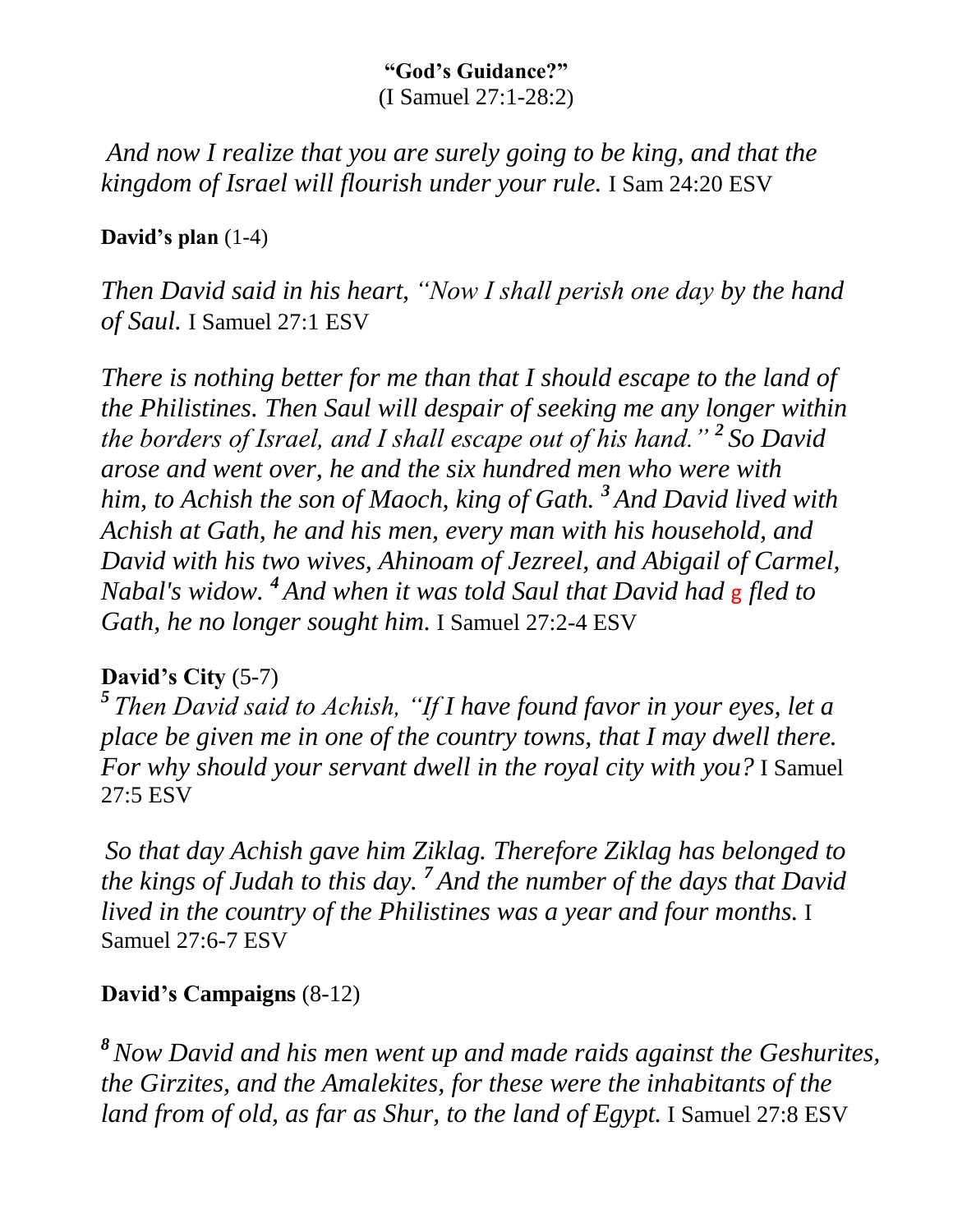*<sup>9</sup> And David would strike the land and would leave neither man nor woman alive, but would take away the sheep, the oxen, the donkeys, the camels, and the garments, and come back to Achish.* I Samuel 27:9 **ESV** 

*As the Geshurites, Girzites, and Amalekites were under the ban commanded by the Torah (Deut. 20:16-17); none of them was to be spared by the Israelites in warfare. David, the man after the Lord's heart was careful to follow the prescribed rules of warfare. Thus, whenever he attacked an area inhabited by those peoples, he did not leave a man or woman alive.* (Bergen)

*<sup>10</sup> When Achish asked, "Where have you made a raid today?" David would say, "Against the Negeb of Judah," or, "Against the Negeb of the Jerahmeelites," or, "Against the Negeb of the Kenites."* I Samuel 27:10 ESV

*<sup>11</sup> And David would leave neither man nor woman alive to bring news to Gath, thinking, "lest they should tell about us and say, 'So David has done.'" Such was his custom all the while he lived in the country of the Philistines. <sup>12</sup> And Achish trusted David, thinking, "He has made himself an utter stench to his people Israel; therefore he shall always be my servant."* I Samuel 27:11-12 ESV

## **David's Dilemma** (28:1-2)

*In those days the Philistines gathered their forces for war, to fight against Israel. And Achish said to David, "Understand that you and your men are to go out with me in the army."* I Samuel 28:1 ESV

*<sup>2</sup> David said to Achish, "Very well, you shall know what your servant can do." And Achish said to David, "Very well, I will make you my bodyguard for life."* I Samuel 28:2 ESV

## **Principles**

Don't allow difficult circumstances to lead to stinkin thinkin.

Don't doubt in the darkness what God has shown you in the light.